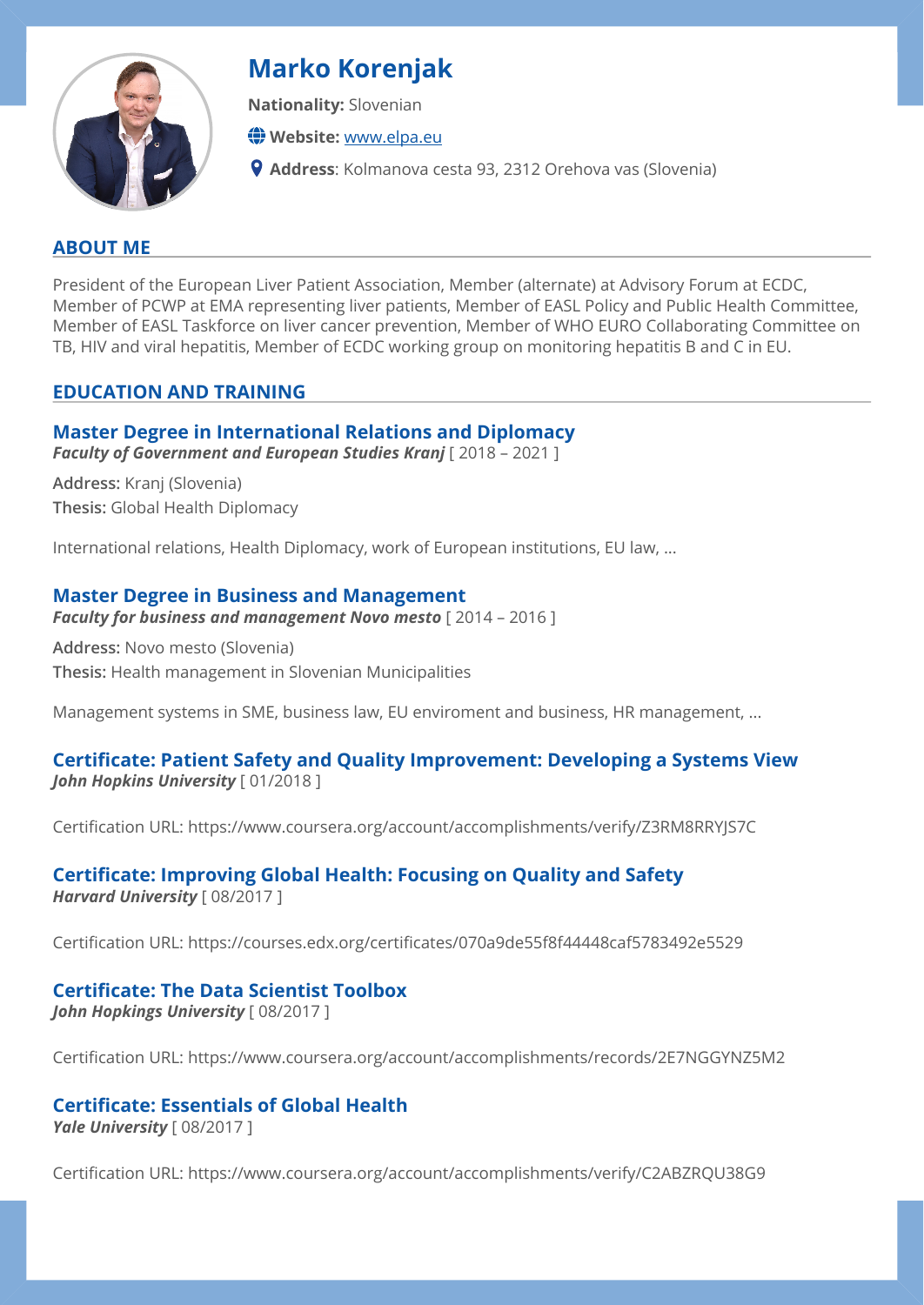## **Certificate: Communicating During Global Emergencies**

*Emory University* [ 11/2020 ]

https://www.coursera.org/account/accomplishments/certificate/MQRS6VJJ3A3X

## **Certificate: Population Health during a Pandemic**

*University of Huston* [ 10/2020 ]

https://www.coursera.org/account/accomplishments/certificate/S9NN48KPM7Q8

#### **Certificate: COVID19: What you need to know**

*Interstate Posgraduate Medical Association AND Osmosis.org* [ 10/2020 ]

## **Certificate: The COVID19 Contact Tracing**

*John Hopkings University* [ 11/2020 ]

https://coursera.org/share/1c634e7e3577252738a17f844b80e42b

#### **Certificate: Global Health Diplomacy**

*The State University of New York* [ 06/2020 ]

https://www.coursera.org/account/accomplishments/certificate/ZC9UESQLGSRE

## **WORK EXPERIENCE**

## **ELPA President**

*European Liver Patient Association* [ 2018 – Current ]

**Address**: (Slovenia)

Stabilizing the environment after the elections in 2018 and implementation of new working processes. Added seven new members organizations (from UK, Croatia, Slovakia, Russia, Ireland, and Georgia) to the association and that resulted in an increase of reputation, members, and activities and has now 31 members from 25 countries. Secured the funding connections to all major supporters of the association. Establish a new communication strategy, based more on social media activities, where ELPA has become an influencer with communication to all major stakeholders. The process is the development of a new strategy for the period 2020 to 2023. After the elections, we re-arranged the ELPA Scientific Committee that is now made of five doctors from five countries. We secured the position of ELPA as an advisory organization to the European Medicine Agency and we managed to get ELPA into the Patient and Consumer Working Party (PCWP) at the European Medicine Agency. Besides the management of all internal and external processes of association, we kept the work of involvement of patient association into medical research projects. We managed the communication and dissemination part of EC Horizon 2020 projects that we are involved in and one EIT Health project.

In 2021 we got ISO certificate 9001:2015 for quality management system in the organization and become the first and only liver patient association with this certificate in Europe.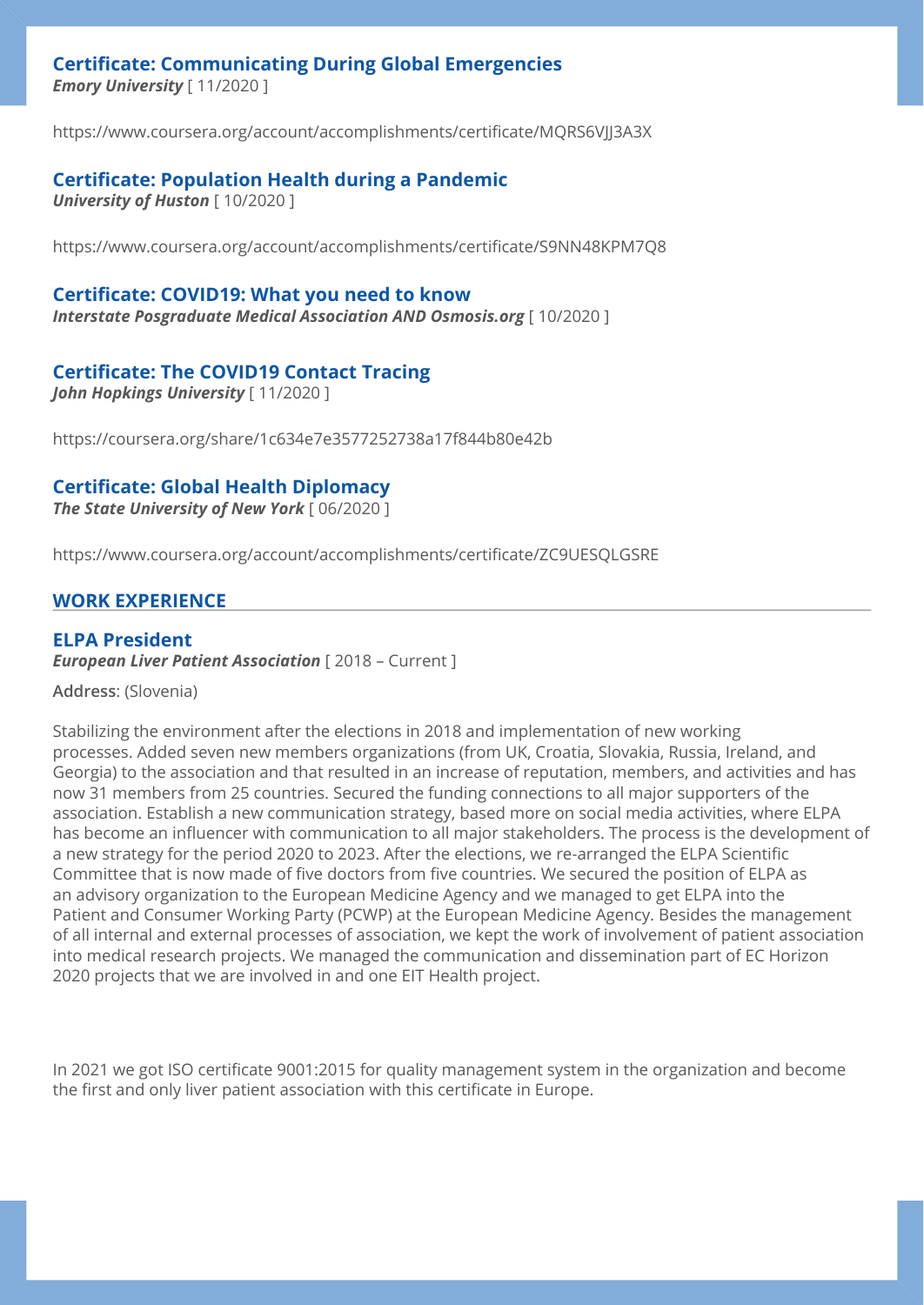## **CEO and President**

*Association Slovenia HEP* [ 03/2015 – Current ]

**City:** Maribor **Country:** Slovenia

I organioze and lead the activities of patient association in Slovenia. We organize several events during the year, colaborate with medical experts, colaborate in media events and do yearly projects for testing, screening and data collection. In 2016 we received an award at EASL conference in Paris for peoject with most innovative approach to screening and testing for PWIDs and homeless people infected with hepatitis.

## **Director and chief executive**

*Education, consulting and psyhotherapy Marko Koreniak s.p.* **[ 2003 – Current ]** 

**Address**: (Slovenia)

Organization of seminars for various clients in the field of selling skills, HR activities, communication skills, management, coaching, education, learning facilitation, leadership development, etc.

## **ELPA Vice President for Activities and Development**

*European Liver Patients' Association* [ 2016 – 2018 ]

**Address**: Brussels (Belgium)

Cooperation in different ELPA board activities regarding internal processes in ELPA, participation in development of ELPA strategy plan 2017 - 2020, ELPA work plan for 2017 and 2018, and ELPA Budget for 2017 and 2018, participation in negotiations for ELPA funds (fundraising activities) in 2016, 2017 and 2018, leader of ELPA dissemination plan for project LIVERHOPE and for project GALAXY (Horizon2020), participation in project LIVERSCREEN (European Institute for Innovation and Tehnology - Health), cooperation in ELPA Symposium preparation at ILC EASL, member of steering committee and trainer of ELPA University educational program, trainer at the program ELPA@home, representative of ELPA and European region in NoHEP movement, ELPA representative in WECAN - Informal Workgroup of European CAncerPatient Networks, ELPA representative in Correllation - European Network for Social Inclusion & Health

## **Assistant to the director**

*ZM Agenta d.o.o.* [ 1999 – 2003 ]

#### **Address**: (Slovenia)

I worked in the HR department and facilitation of trainings in the field of communication, selling skills, motivation of workers, … I was also internal analyst for ISO standards when we managed to receive the national reward for fastest growing company (Gazela) and the volume of our work was around 70% of life insurance for Insurance company Maribor (Zavarovalnica Maribor - today Sava Insurance company).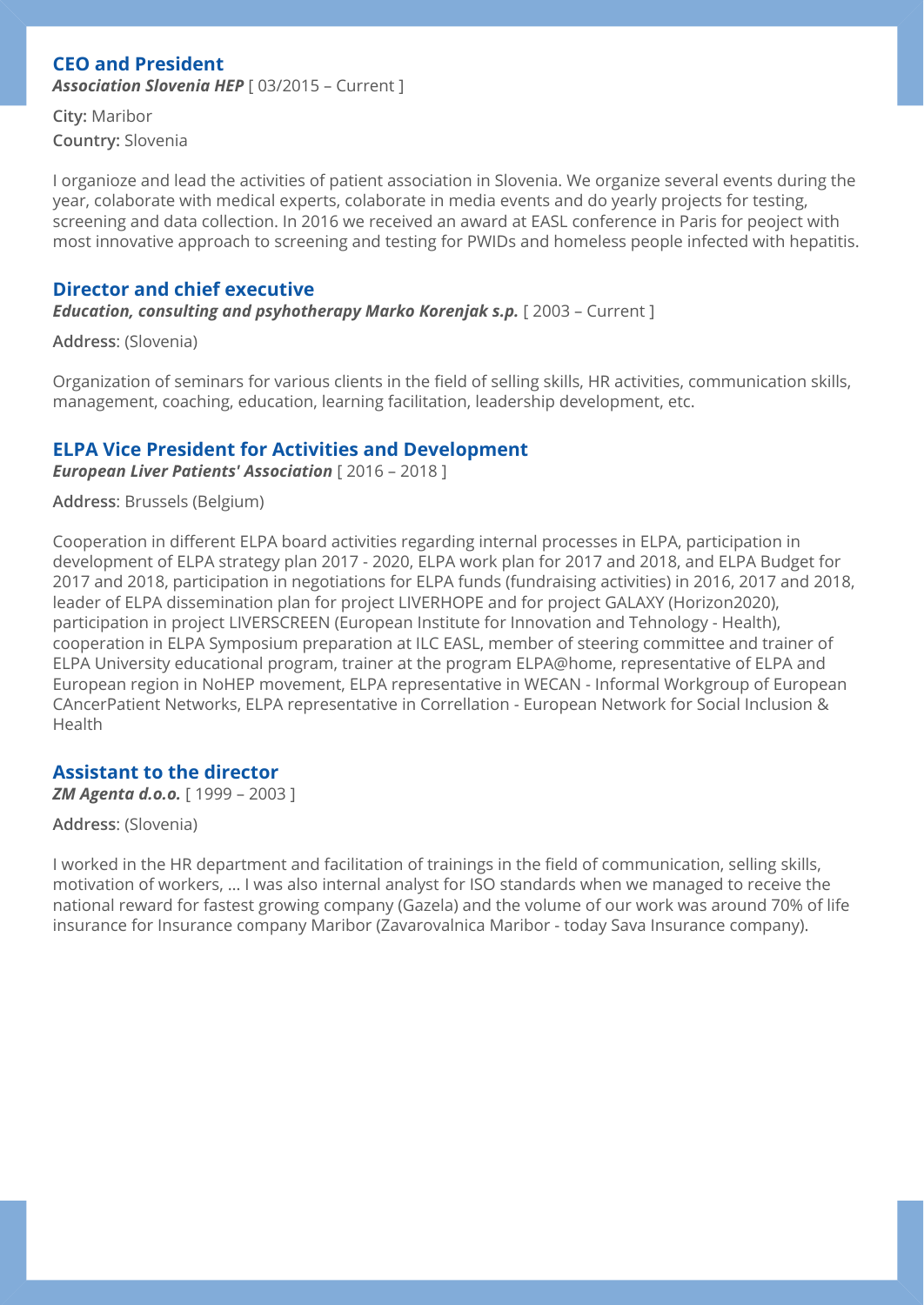## **LANGUAGE SKILLS**

Mother tongue(s):

**Slovenian**

Other language(s):

#### **Croatian**

**LISTENING** C2 **READING** C2 **WRITING** C1 **SPOKEN PRODUCTION** C1 **SPOKEN INTERACTION** C1

#### **Bosnian**

**LISTENING** C2 **READING** C2 **WRITING** C1 **SPOKEN PRODUCTION** C2 **SPOKEN INTERACTION** C2

#### **German**

**LISTENING** C2 **READING** C1 **WRITING** B1 **SPOKEN PRODUCTION** B2 **SPOKEN INTERACTION** B2

#### **Serbian**

**LISTENING** C2 **READING** C1 **WRITING** B1 **SPOKEN PRODUCTION** C2 **SPOKEN INTERACTION** C2

#### **English**

**LISTENING** C2 **READING** C2 **WRITING** C1 **SPOKEN PRODUCTION** C2 **SPOKEN INTERACTION** C2

#### **French**

**LISTENING** A2 **READING** A2 **WRITING** A1 **SPOKEN PRODUCTION** A1 **SPOKEN INTERACTION** A1

## **NETWORKS AND MEMBERSHIPS**

**Memberships**  EASL - European Association for the study of the Liver AASLD - American Association for the Study of the Liver EACH - International Association for Healthcare Communication ACH - Academy of Healthcare Communication INLPTA - International NLP Trainer Association SNLP - Slovenian NLP Association DVP - German Association of Psychology - work psychology (2005-2021) ESHRE - European Society for Human Reproduction and Embryology (2014-2020)

## **HONOURS AND AWARDS**

#### **Honours and awards**

I was selected by Economist Inteligence Research Unit as one of the 18 most influential persons in the field of hepatitis elimination for the year 2017.

http://pathtozero.eiu.com/profile/marko-korenjak/

## **COMMUNICATION AND INTERPERSONAL SKILLS**

## **Communication and interpersonal skills**

Excellent organization, communication and tutoring skills acquired as a founder of different business companies, freelance business trainer and coach. Excellent ability to adapt to high-standard working practices. Positive team spirit.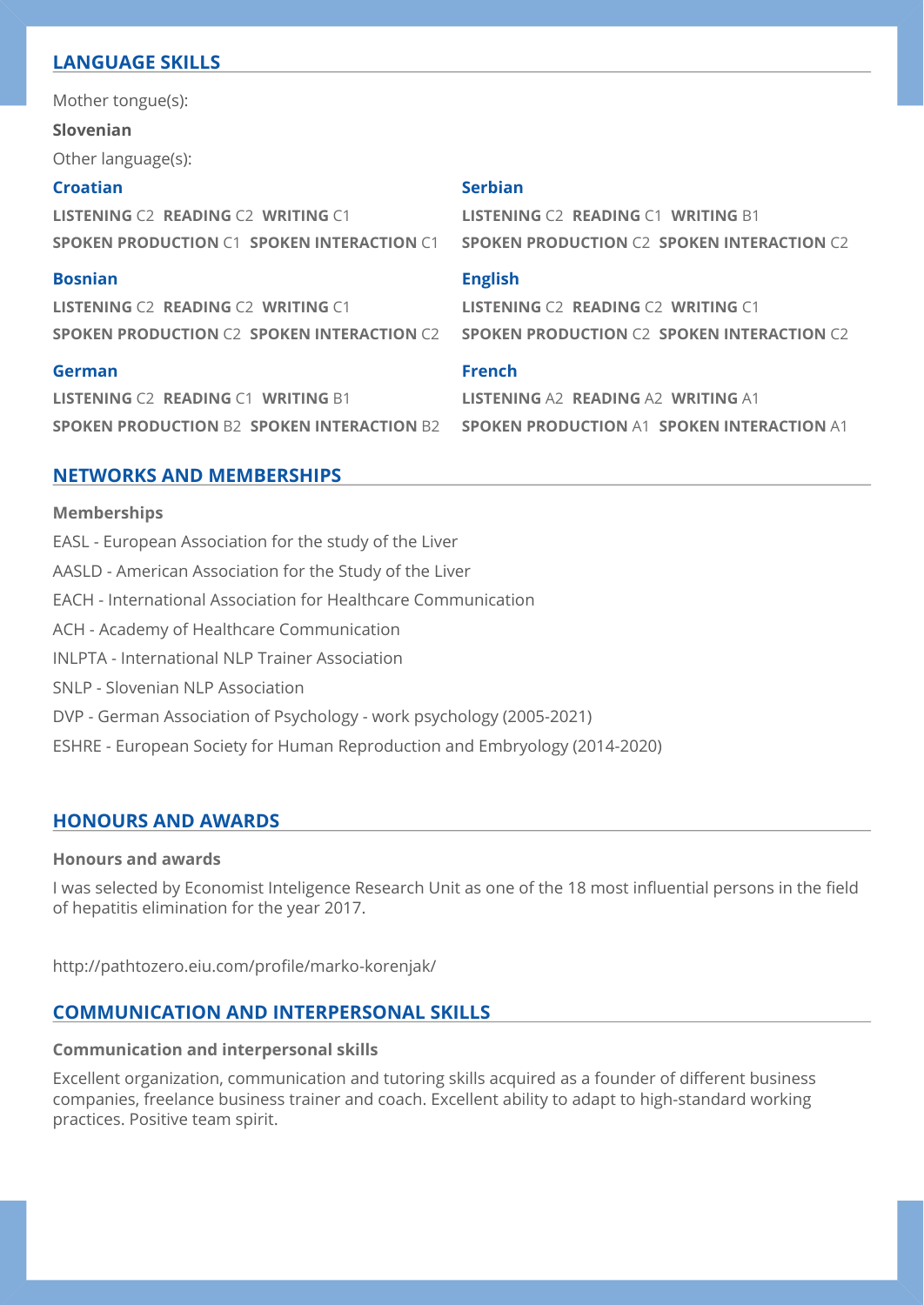## **CERTIFICATIONS**

#### **Certifications**

**Certified Coach** of the Art and Science of Neuro-Linguistic Programming (200- hour program), **Certified Trainer** of the Art and Science of Neuro-Linguistic Programming (180- hour program), **Certified Master** of the Art and Science of Neuro-Linguistic Programming (180 hour-program), **Certified Practitioner** of the Art and Science of Neuro-Linguistic Programming (180-hour program), **Certificate of pedagogical and andragogical education** (University of Maribor), **International certificate** in basic Psychotherapy and Consulting Psychology (Psyhological Propedevtic)

## **WORKING WITH MEDIA**

#### **Working with media**

My media work is connected to giving interviews on TV or radio, writing articles and having my own TV show on different topics from psychology/psychotherapy/communication. The show is based as interview with me as expert and is emitted once a month from October 2014 on Slovenian national TV (TV SLO 1).

You can view the TV show here (only in Slovene):

**8.10.2014 //** Communication skills part I // <http://4d.rtvslo.si/arhiv/dobro-jutro/174298343>, **12.11.2014 //** Co mmunication skills part II // <http://4d.rtvslo.si/arhiv/dobro-jutro/174303980>, **10.12.2014 //** Loneliness // [http](http://4d.rtvslo.si/arhiv/dobro-jutro/174308796) [://4d.rtvslo.si/arhiv/dobro-jutro/174308796](http://4d.rtvslo.si/arhiv/dobro-jutro/174308796), **14.01.2015 //** Procrastination // [http://4d.rtvslo.si/arhiv/dobro](http://4d.rtvslo.si/arhiv/dobro-jutro/174314215)[jutro/174314215](http://4d.rtvslo.si/arhiv/dobro-jutro/174314215), **11.02.2015 //** About love and being in love // [http://4d.rtvslo.si/arhiv/dobro-jutro/](http://4d.rtvslo.si/arhiv/dobro-jutro/174319217) [174319217](http://4d.rtvslo.si/arhiv/dobro-jutro/174319217), **11.03.2015 //** Memory and mnemonics // <http://4d.rtvslo.si/arhiv/dobro-jutro/174324344>, **8.04. 2015 //** About lying //<http://4d.rtvslo.si/arhiv/dobro-jutro/174329333>, **27.05.2015 //** Homophobia // [http://](http://4d.rtvslo.si/arhiv/dobro-jutro/174338181) [4d.rtvslo.si/arhiv/dobro-jutro/174338181,](http://4d.rtvslo.si/arhiv/dobro-jutro/174338181) **10.06.2015 //** Personal relationships // [http://4d.rtvslo.si/arhiv/](http://4d.rtvslo.si/arhiv/dobro-jutro/174340832) [dobro-jutro/174340832,](http://4d.rtvslo.si/arhiv/dobro-jutro/174340832) **16.09.2015 //** Viral hepatitis and psychology // [http://4d.rtvslo.si/arhiv/dobro-jutro/](http://4d.rtvslo.si/arhiv/dobro-jutro/174360161) [174360161](http://4d.rtvslo.si/arhiv/dobro-jutro/174360161), **14.10.2015 //** Xenophobia //<http://4d.rtvslo.si/arhiv/dobro-jutro/174365119>, **11.11.2015 //** Alco hol and psychology //<http://4d.rtvslo.si/arhiv/dobro-jutro/174370552>, **9.12.2015 //** Burnout // [http://](http://4d.rtvslo.si/arhiv/dobro-jutro/174375999) [4d.rtvslo.si/arhiv/dobro-jutro/174375999,](http://4d.rtvslo.si/arhiv/dobro-jutro/174375999) **13.01.2016 //** Psychotherapy // [http://4d.rtvslo.si/arhiv/](http://4d.rtvslo.si/arhiv/dobro%20jutro&cdmin=2016-01-13&cdmax=2016-01-13) [dobro%20jutro&cdmin=2016-01-13&cdmax=2016-01-13,](http://4d.rtvslo.si/arhiv/dobro%20jutro&cdmin=2016-01-13&cdmax=2016-01-13) **10.02.2016 //** Jealousy // [http://4d.rtvslo.si/arhiv/](http://4d.rtvslo.si/arhiv/dobro-jutro/174387477) [dobro-jutro/174387477,](http://4d.rtvslo.si/arhiv/dobro-jutro/174387477) **9.03.2016 //** Escape from reality // <http://4d.rtvslo.si/arhiv/dobro-jutro/174392917>, **20.04.2016 //** Drugs and young people // <http://4d.rtvslo.si/arhiv/dobro-jutro/174400960>, **11.05.2016 //** Obs essive compulsing shopping //<http://4d.rtvslo.si/arhiv/dobro-jutro/174404776>, **8.06.2016 //** Workplace relationships // <http://4d.rtvslo.si/arhiv/dobro-jutro/174409998>, **14.09.2016 //** Back to work after longer absence // <http://4d.rtvslo.si/arhiv/dobro-jutro/174426114>, **12.10.2016 //** Emotional manipulation // [http://](http://4d.rtvslo.si/arhiv/dobro-jutro/174431244) [4d.rtvslo.si/arhiv/dobro-jutro/174431244,](http://4d.rtvslo.si/arhiv/dobro-jutro/174431244) **2.11.2016 //** Modern relationships // [http://4d.rtvslo.si/arhiv/](http://4d.rtvslo.si/arhiv/dobro-jutro/174434998) [dobro-jutro/174434998,](http://4d.rtvslo.si/arhiv/dobro-jutro/174434998) **14.12.2016 //** Giving and receiving presents // [http://4d.rtvslo.si/arhiv/dobro-jutro/](http://4d.rtvslo.si/arhiv/dobro-jutro/174443500) [174443500](http://4d.rtvslo.si/arhiv/dobro-jutro/174443500), **28.12.2016 //** Importance of Hep-CORE study for patients // [http://4d.rtvslo.si/arhiv/dobro](http://4d.rtvslo.si/arhiv/dobro-jutro/174445963)[jutro/174445963](http://4d.rtvslo.si/arhiv/dobro-jutro/174445963), (from 26:20 on), **8.03.2017 //** Men in relationships // [http://4d.rtvslo.si/arhiv/dobro-jutro/](http://4d.rtvslo.si/arhiv/dobro-jutro/174459023) [174459023](http://4d.rtvslo.si/arhiv/dobro-jutro/174459023)

In 2015 I was guest in TV show on national TV (Ugriznimo znanost) where I improved one of the national memory records (I remembered 210 binary digits):<http://4d.rtvslo.si/arhiv/ugriznimo-znanost/174318219>.

In 2016 I was guest in an interview in TV show Good Evening (Dober večer) on Maribor TV where I talked about my work [\(http://4d.rtvslo.si/arhiv/dober-vecer/174385725](http://4d.rtvslo.si/arhiv/dober-vecer/174385725)).